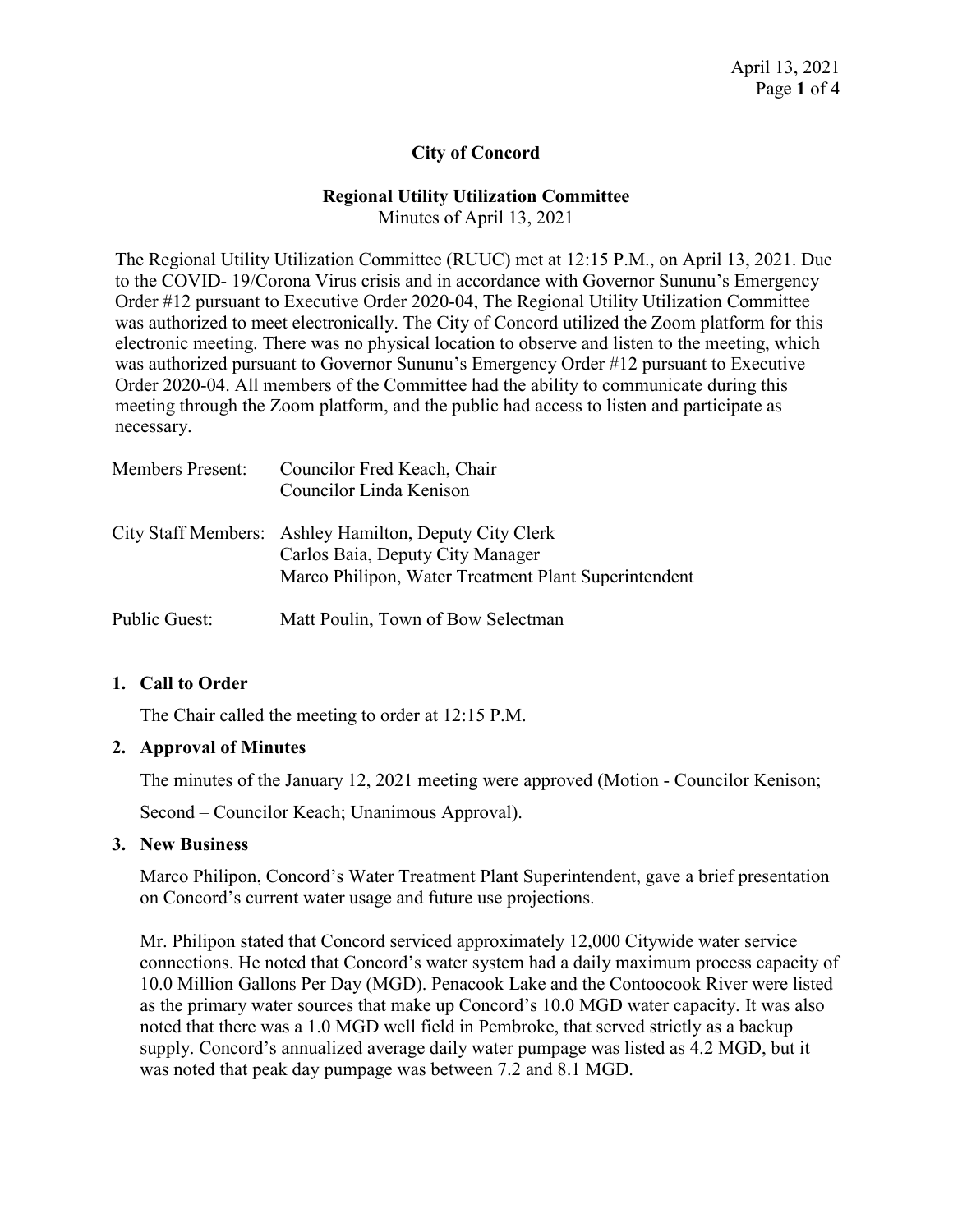It was stated that every 10 years, the City's Water System Master Plan was reviewed and updated, to determine when the water capacity should be updated to sustain projected population growth. Mr. Philipon stated that the last update was completed in 2016. It was projected that in the year 2040, Concord's population would reach 50,000 residents, and the water capacity would need to be increased to 12 Million Gallons Per Day (MGD). It was emphasized that there was no additional capacity in the Contoocook River, so the Merrimack River would be the next best source to provide the additional capacity, to the community. It was stated that the Merrimack River had a safe daily yield of 21 Million Gallons Per Day (MGD), but noted that a new water treatment plant would need to be constructed on the shores of the Merrimack River to access the water.

Mr. Philipon stated that to his knowledge, the Town of Bow was looking to gain access to 50,000 Gallons Per Day, to service businesses in the Bow Junction area. He confirmed that Concord did have the current capacity to serve Bow properties, in the Bow Junction at their current water use of 50,000 Gallons Per Day. He noted that if this daily usage changed then it would need to be reevaluated. He addressed that connections could easily be made down South Main St., to the intersection of I-89 and Hall St., and then be looped back into Concord's system. Mr. Philipon emphasized that Concord rate payers should not be responsible for any costs associated with any extension of service, beyond the Concord borders.

Councilor Keach asked for clarification on how the future use of the Merrimack River water capacity was regulated by the State, and how capacity and access would be determined for each Municipality. Mr. Philipon stated that while rules always change, NHDES didn't regulate the capacity taken out of the river directly. He clarified that when water was taken out of a river, most was borrowed for use, and then put back into the river after being treated, by the City's Waste Water Treatment Plant. He noted that because the water was being borrowed, Concord's net water consumption would be significantly less than what was initially borrowed. He stated that NHDES would first evaluate the Community needs, the water source capacity, and then regulate the withdrawal based on the net consumption. It was noted that if Concord did not return treated water back to the river, then the net consumption would be higher and therefore withdrawals would be more regulated.

Councilor Keach asked to confirm if Concord returned approximately 80% of water being used back to the river. Mr. Philipon confirmed, noting that between October and April was 80%, but stated that summer irrigation loads impacted that return average, as seen in 2020.

Councilor Kenison asked for clarification on what financial requirements would be made of the Town of Bow, if Concord moved forward, with a buildout, on the Merrimack River. Mr. Philipon stated that a model existed that other communities used and mentioned that a Source Development Fee could be used to assess a one time, or an annual fee, based on daily consumptions. He noted that Manchester had a source development charge of \$4.00 per gallon, per day. It was noted that if a business used 1 MGD they could potentially owe \$4,000,000, to buy the raw water capacity. Mr. Philipon stated that if approved, Bow should be responsible for their portion of any increased capacity, as it would expedite Concord's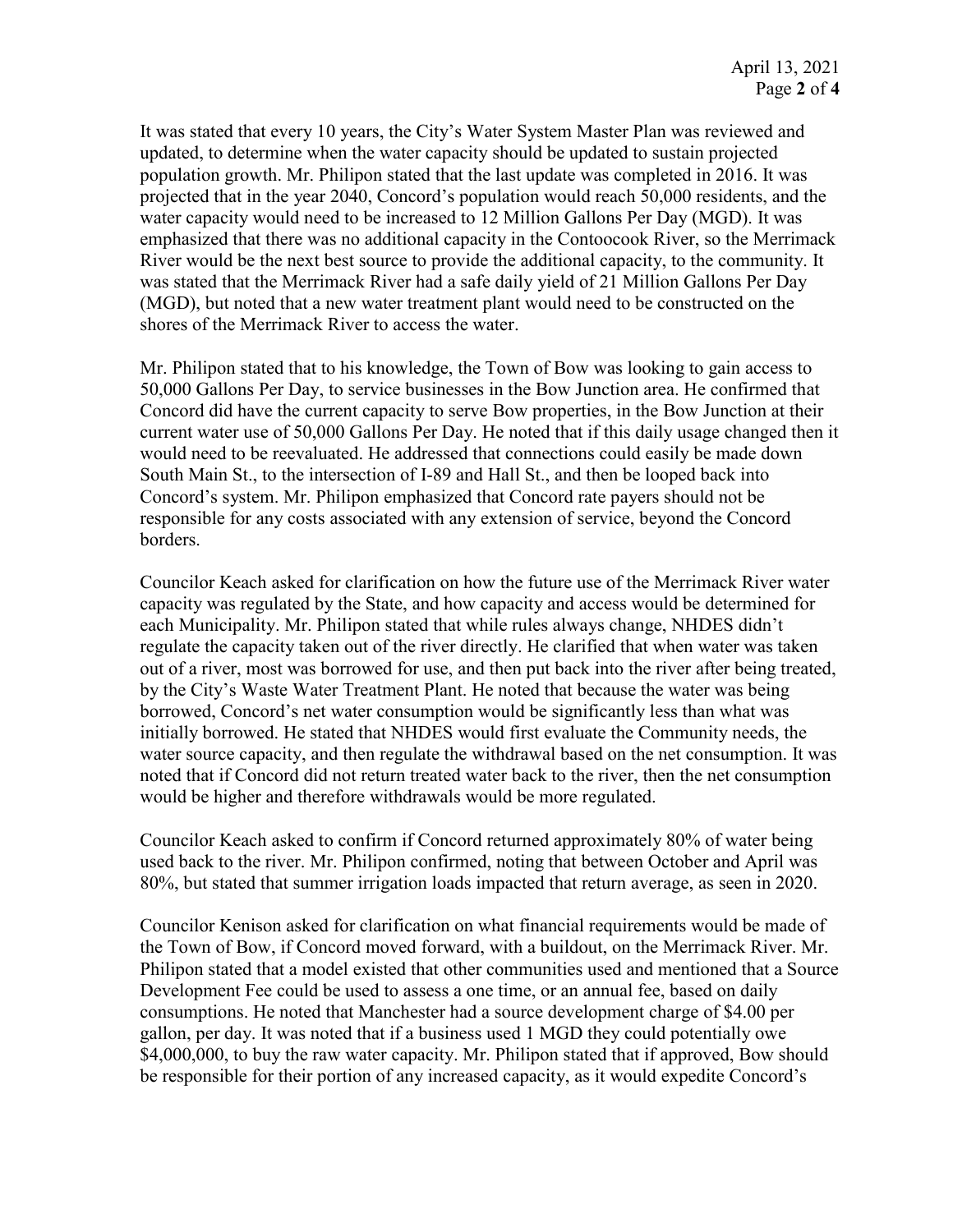timeline, to move, to the Merrimack River, for additional capacity. He again noted that the cost of increased capacity should not burden Concord rate payers.

Mr. Baia asked for confirmation on the Source Development Fee being assessed annually. He noted that prior City Council members had concerns over sharing water, because of the benefits of potential economic development increase, in the Bow Junction area. Mr. Philipon confirmed that Source Development Fees could be captured however written into an agreement, and traditionally were reviewed annually for any capacity and consumption changes. He stated that the best way to capture any changes would be through meter readings. He suggested either setting and reviewing master meters at the town lines or individually assigning and reading meters until a size or capacity was met.

Mr. Baia asked if there was ever an example of a community increasing their capacity and not paying. Mr. Philipon said he was not aware of any situation like that arising, but there could be imposed capacity limitations. He noted that as a supplier the water could simply be shut off for any non-payments.

Councilor Keach stated that there could be legal issues associated with turning the water off, and referenced fire suppression systems as an example.

Councilor Kenison asked to confirm that something would be clearly written in an agreement with Bow identifying all the terms and conditions. Councilor Keach agreed and stated that since Concord's capacity has been confirmed, the next step was to determine if Concord now wanted to share.

Matt Poulin, the Town of Bow Selectman, stated that the Bow Junction area, in question, was not likely to be redeveloped or expanded, and that Bow was only looking for water capacity to service that one area only, as the water quality was bad. He stated that Bow's TIF District has an excess tax revenue available, and a tax revenue sharing option with Concord, in addition to a Source Development Fee could be available for negotiation.

Councilor Keach thanked Mr. Poulin for his comments and stated that future conversations and negotiations, with the City, would likely take place at a different forum.

Councilor Kenison noted that Mr. Poulin's comments fell in the political realm and the option of tax revenue sharing could make the objection, to sharing water because of economic development competition, in Bow, a moot argument.

Mr. Baia stated that if the Bow Junction area could not be built out or redeveloped, it would need to be clearly written out in an agreement. Councilor Keach confirmed that future discussions would help identify and set parameters accordingly.

Councilor Keach proposed sending all collected information to FPAC, for a financial review and further discussion on how this could be structured. He suggested having a present property value for the area established, so that Concord could benefit if the area's value